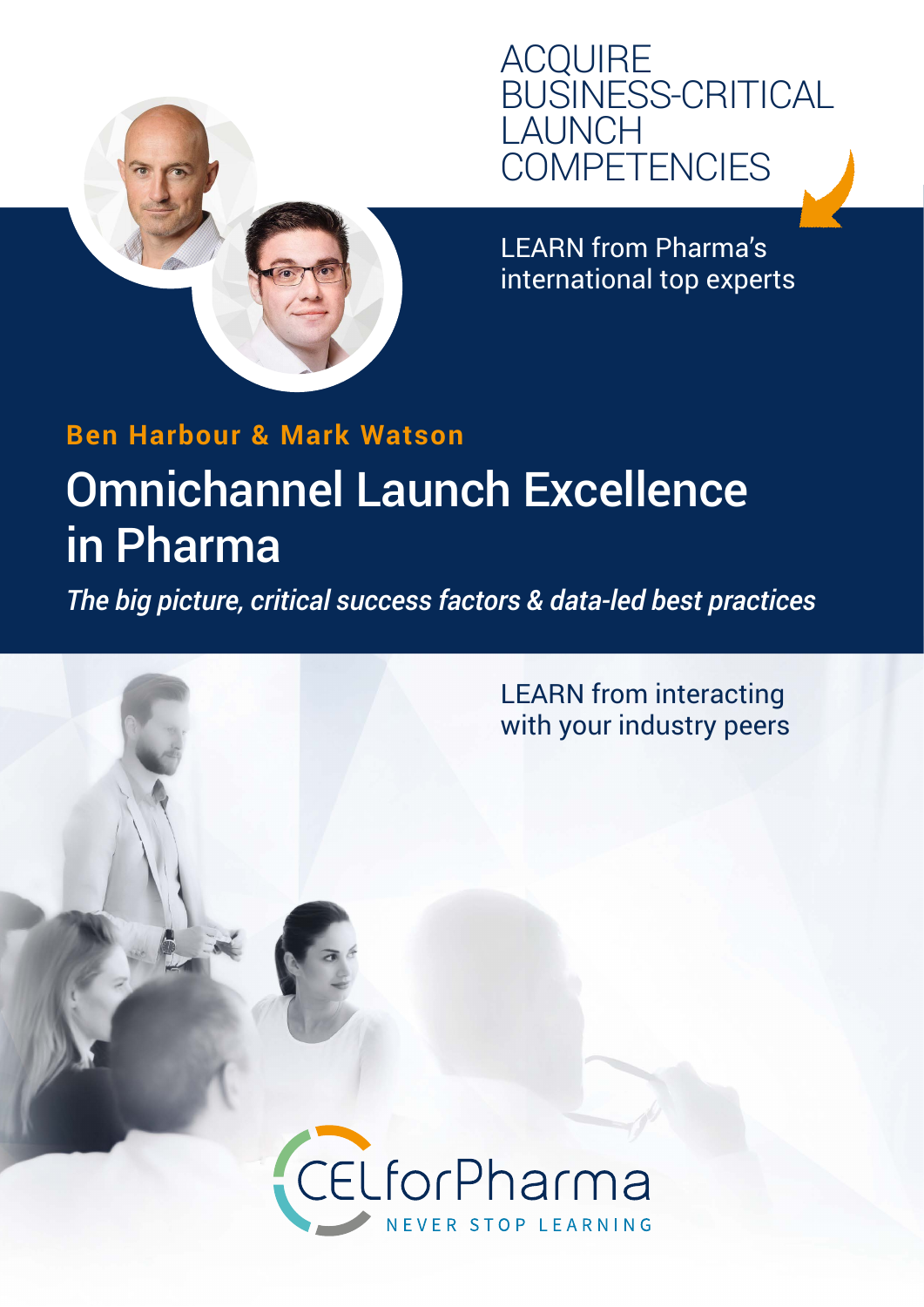## [Omnichannel Launch Excellence](https://www.celforpharma.com/course/omnichannel-launch-excellence-pharma?utm_source=C.E.L.forpharma&utm_medium=brochure&utm_campaign=all)  in Pharma

## *The big picture, critical success factors & data-led best practices*

### **Learn**

- What works well (and what doesn't) in omnichannel launches fresh insights and real-world case studies.
- How Medical Affairs can boost data dissemination by leveraging omnichannel prior to and during commercial launch.
- How Commercial can create pragmatic, high-impact omnichannel customer journeys to ensure superior customer engagement and product uptake.
- How Medical and Commercial can ensure a seamless customer experience across functions.
- How to minimise the risk of losing impact when transitioning the omnichannel strategy from HQ to local.
- How to set up and track a highly actionable omnichannel measurement framework.

## **Ben Harbour & Mark Watson**

- Senior Consultants with Across Health, Europe's leading consultancy specialised in omnichannel customer engagement strategies for life science organisations.
- $\blacktriangleright$  Healthcare industry leaders in the omnichannel space with specific expertise in digital transformation, customer-centric strategies and impact measurement.
- **The Experts Experts** Supported numerous cross-functional launch teams of leading pharma<br>companies at both HQ and affiliate level.

**Dates** 18 November 2022 *(live online)*

Visit **[www.celforpharma.com](https://www.celforpharma.com/?utm_source=C.E.L.forpharma&utm_medium=brochure&utm_campaign=all)** for registration fees and updates.

### **Additional Benefits**

- Benchmark your launch vs industry best-practice
- Learn from your peers
- Put key learnings into practice in an interactive simulation game

## **Why You Should Attend This Course**

More than ever, designing and executing an actionable, high-impact omnichannel customer engagement strategy is a key driver for success in new product launches. By attending this course, you will understand key shifts in your customers' channel and content affinities. Learn how you can leverage this knowledge to develop pragmatic omnichannel customer journeys across medical and commercial, and how to optimise the transition from HQ to local plans. You will also learn how set up a robust set of omnichannel KPIs allowing you to maximise success and take corrective measures.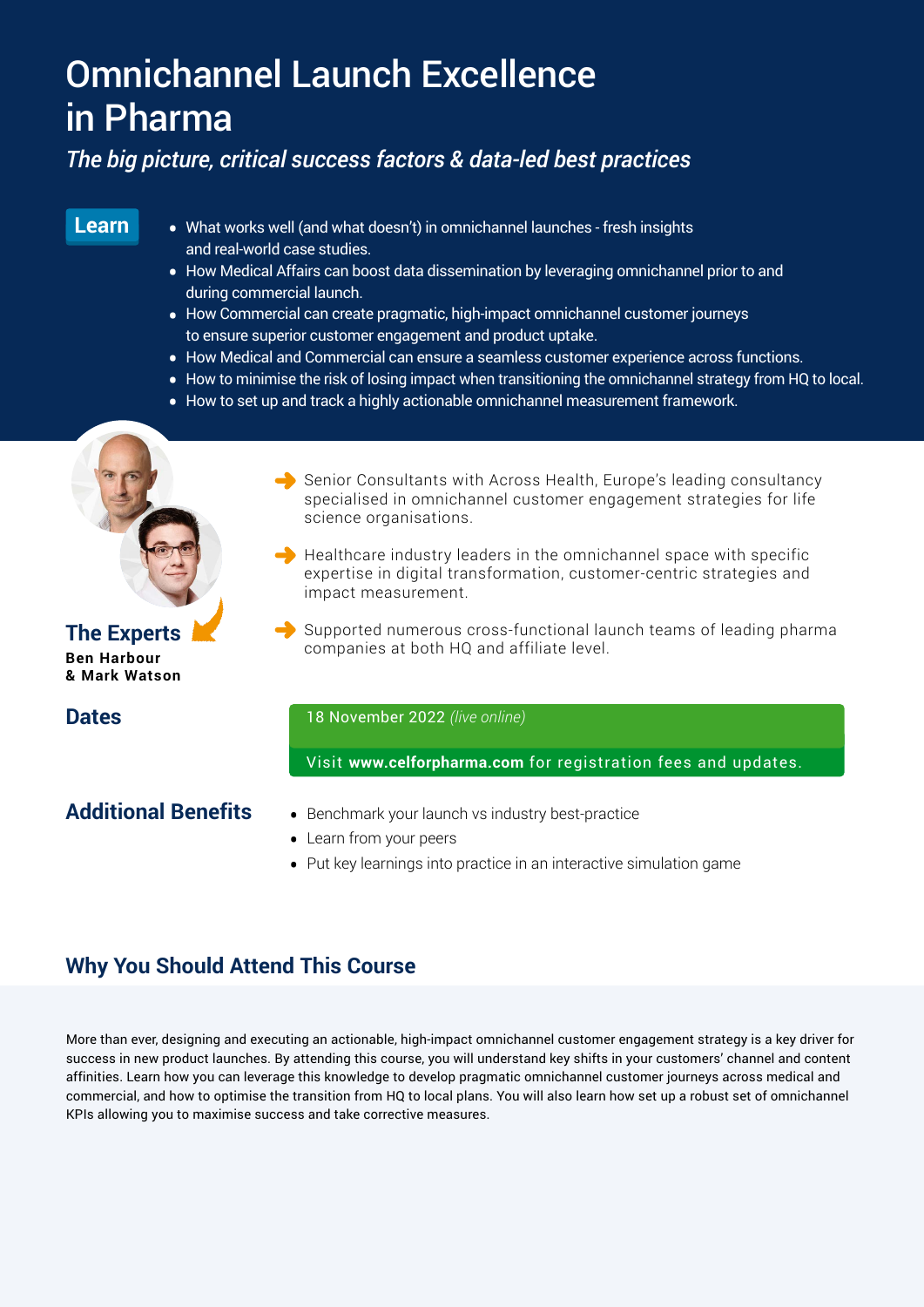# Agenda

Important: all hours are noted in CET/Brussels Time, so carefully convert into your local time zone!

Short breaks will be offered throughout the day.

#### **09:30 Welcome & Audience Expectations (~30 min)**

#### **Key Industry & Customer Trends (~1 h)**

- Launch types & omnichannel implications: Rare vs. specialty vs. GP/first-in-class vs. differentiation
- Learnings from recent market research
	- When a digital-only launch makes sense and when NOT
	- Which channel & content mix do HCPs prefer around launch?
	- How ready is pharma for a true omnichannel launch?

#### **The Role of Medical Affairs in Omnichannel Launch Excellence (~1 h)**

- When to do what on the launch timeline
- Key medical channels, content types and formats to maximise data dissemination
- Learning from real-life examples: Successes and traps to avoid

#### **The Commercial Component of Omnichannel Launch Excellence (~1 h)**

- Key channels and how to integrate them to create superior customer engagement
- When to do what on the launch timeline
- Learning from real-life examples: Successes and traps to avoid

#### **13:00 Lunch Break**

#### **14:00 The Cross-Functional Dimension: Bringing It All Together (~30 min)**

• Integrating medical affairs and commercial functions for launch success: opportunities and limitations

#### **HQ-to-Local Omnichannel Strategy: Issues and Solutions (~1 h)**

- What are the key issues?
- How to ensure maximum HQ-to-local alignment (channel & content strategy, customer journeys)?
- Best practices & discussion

#### **Setting Omnichannel KPIs for Real-Time Monitoring (~30 min)**

- How to set up a comprehensive omnichannel measurement framework
- How to translate this into an international dashboard and prioritise actions
- Case study & discussion

#### **Group Exercise (~1 h)**

• Applying key omnichannel learnings with an interactive simulation game in small teams

#### **17:00 Close**